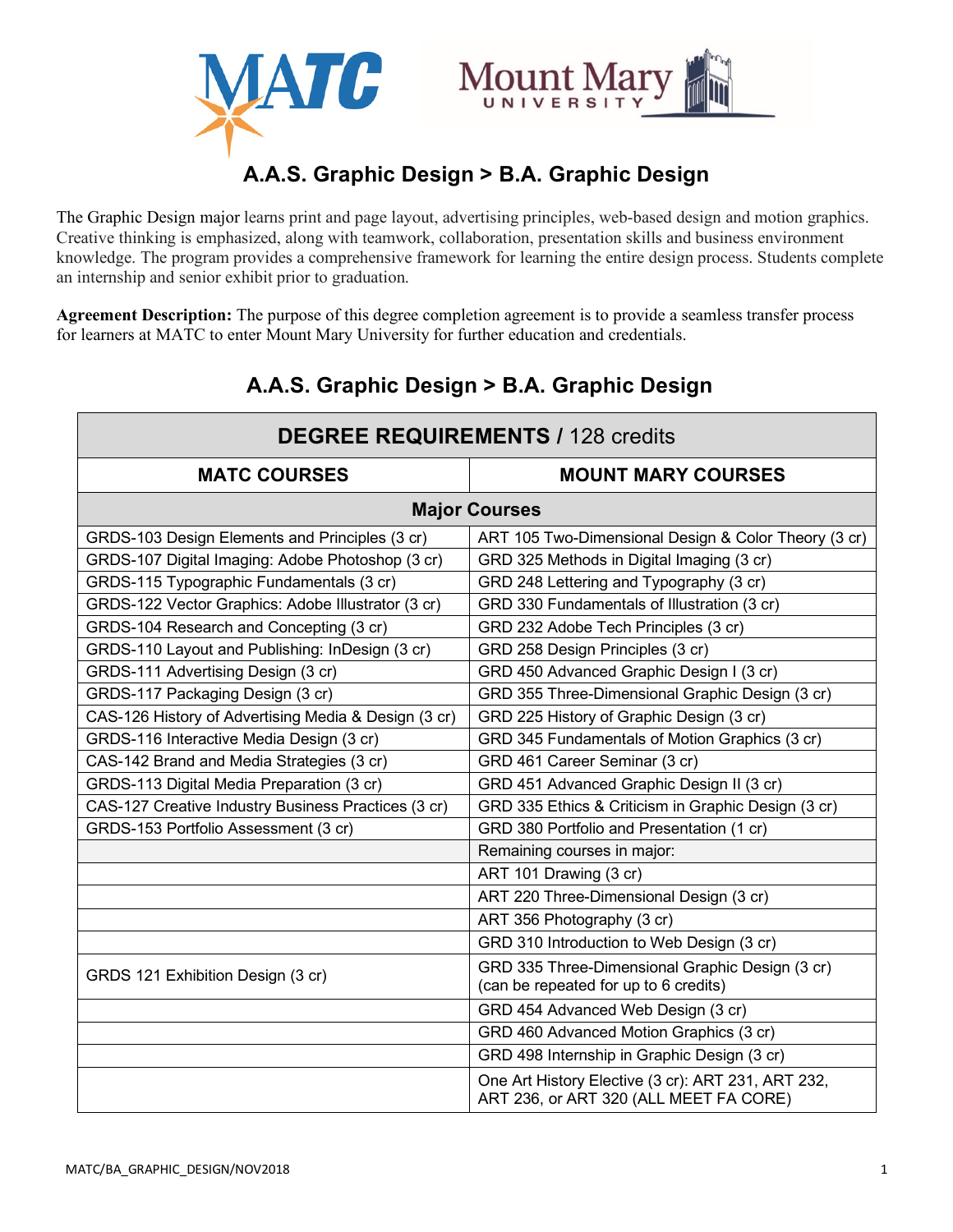| <b>Core Courses (min. 48 credits)</b>                                                                                                              |                                                                                       |
|----------------------------------------------------------------------------------------------------------------------------------------------------|---------------------------------------------------------------------------------------|
| Philosophy/Theology (min. 10 credits)                                                                                                              |                                                                                       |
| Must take at Mount Mary                                                                                                                            | SEA 101 Search for Meaning (4 credits)                                                |
|                                                                                                                                                    | Theology (min. 3 credits) (prereq. SEA 101)                                           |
|                                                                                                                                                    | Philosophy (min. 3 credits) (prereq. SEA 101)                                         |
| <b>Communication/Math (min. 11 credits)</b>                                                                                                        |                                                                                       |
|                                                                                                                                                    | <b>Composition (min. 3 credits: ENG 120 required)</b>                                 |
| <b>ENG 151 Communication Skills I and</b><br><b>ENG 152 Communications Skills II</b>                                                               | ENG 110 Composition I (prereq. for 120)                                               |
| <b>ENG 202</b>                                                                                                                                     | ENG 120 Composition II                                                                |
|                                                                                                                                                    | <b>Communication (min. 2 credits)</b>                                                 |
|                                                                                                                                                    | COM 104 Public Speaking                                                               |
|                                                                                                                                                    | <b>Mathematics requirement</b><br>(min. 3 credits at level 104 or higher)             |
| MAT 123 Math with Business Application or any<br>200-series Math course (3 cr)                                                                     | MAT 104 Contemporary Mathematics (3 cr)                                               |
|                                                                                                                                                    | World Language (min. 3 credits)                                                       |
|                                                                                                                                                    | <b>Communication/Math option</b>                                                      |
| Literature/Fine Arts (min. 9 credits) There are many courses that meet this requirement.                                                           |                                                                                       |
|                                                                                                                                                    | Fine Arts (min. 3 credits) (FA met in major)                                          |
|                                                                                                                                                    | Literature (min. 3 credits)                                                           |
| Option: Minimum 2 credits to complete the 9 credits required for the Core Literature and Fine Arts.<br>(FA met in major)                           |                                                                                       |
| Humanistic (min. 9 credits)                                                                                                                        |                                                                                       |
| Any 200-series HIST course                                                                                                                         | <b>History (min. 3 credits)</b>                                                       |
|                                                                                                                                                    | <b>Behavioral/Social Science (min 3 credits)</b>                                      |
| SOC 197 Contemporary American Society or any<br>200-series SOCSI course                                                                            | SOC 101 Intro to Sociology                                                            |
| PSY 199 Psychology of Human Relations or any                                                                                                       | PSY 100 Psychology of Human Adjustment                                                |
| <b>ECON 195 Economics</b>                                                                                                                          | <b>BUS 301 Microeconomics</b>                                                         |
| Option (min. 3 credits) Choose three additional credits from any of the courses listed above<br>under either Behavioral/Social Science or History. |                                                                                       |
| <b>Natural Sciences (min. 3 credits)</b>                                                                                                           |                                                                                       |
| NATSCI 167 Science of Technology or any 200-series<br>NATSCU course.                                                                               | Meets core SCI requirement                                                            |
| Elective credits (counting toward min. 128) (Still need 59 electives or second major or minor option)                                              |                                                                                       |
| GRDS-128 Portfolio Pathway (1 cr)                                                                                                                  |                                                                                       |
| GRDS-112 Graphic Design Workshop (3 cr)                                                                                                            |                                                                                       |
| GRDS-121 Exhibition Design (3 cr)                                                                                                                  | GRD 355 Three-Dimensional Graphic Design (3 cr)<br>(can repeated for up to 6 credits) |

*\* This chart represents only those courses required for an AAS Graphic Design from MATC. A student may have accrued more credits, and up to 72 credits will be granted for courses at MATC in which a student has earned a grade of "C" (2.0) or better.*